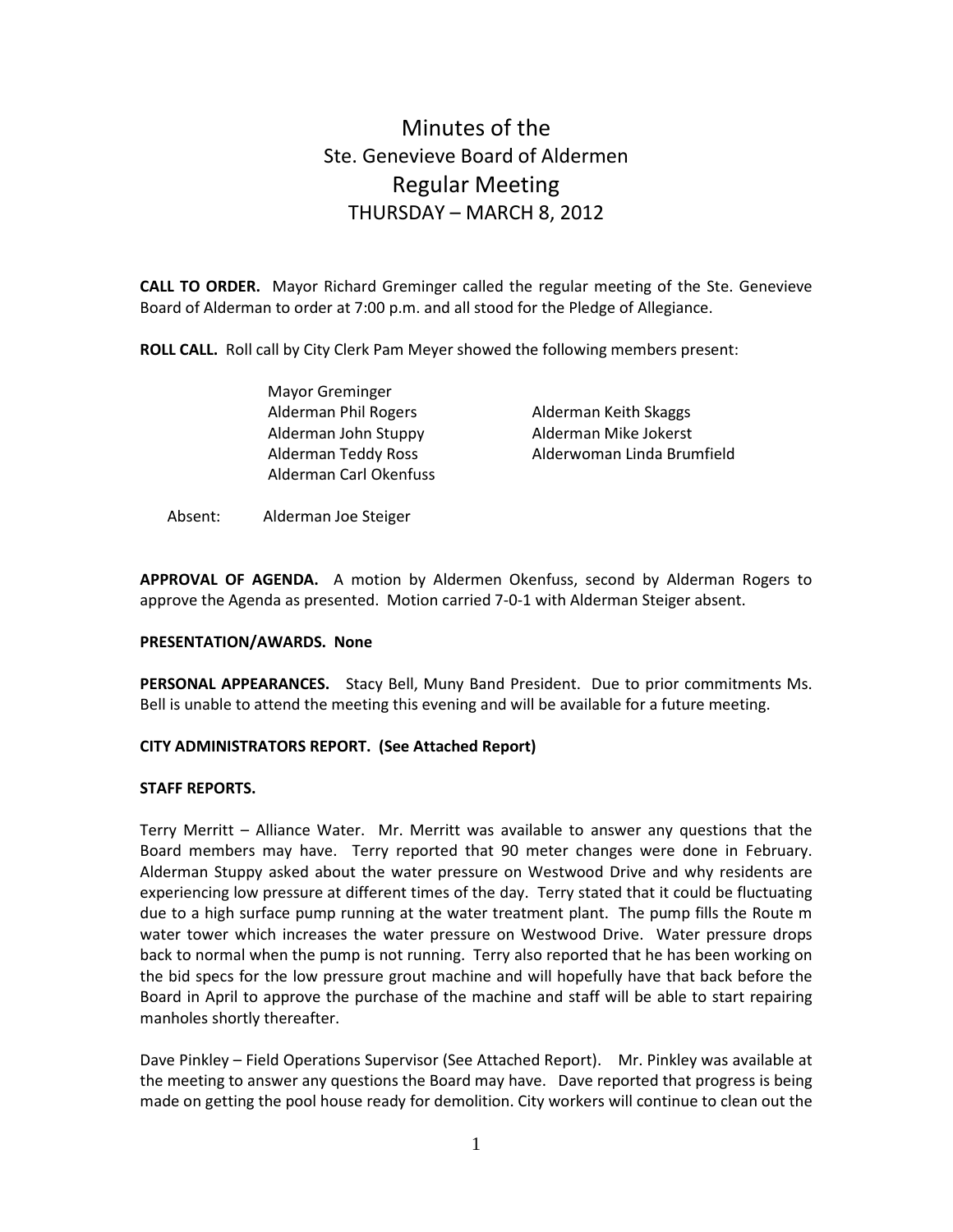building and will scrap whatever is possible. The fencing has been offered to be used in the proposed dog park on Third Street.

Stephanie Bell – Tourism Director (See Attached Report). Ms. Bell was at the meeting to answer any questions the Board may have. Ms. Bell reported an increase in visitors over the winter months in which she contributes to the mild winter. Ms. Bell reported that she is asking for a budget amendment to her postage line item due to an increase in requests for visitor guides and group information packets.

COMMITTEE REPORTS. Alderwoman Brumfield reported on the Channel 7/98 meeting.

#### CONSENT AGENDA

Minutes Board of Aldermen Regular Session – February 23, 2012. A motion by Alderman Rogers, second by Alderman Skaggs to approve the Minutes of the Regular Board of Aldermen Meeting on February 23, 2012. Motion carried 7-0-1 with Alderman Steiger absent.

RESOLUTION 2012–31. A RESOLUTION AUTHORIZING THE 1985 CHEVY K3500 4 X 4 CAB & CHASSIS BE DECLARED SURPLUS PROPERTY AND PROVIDING FURTHER AUTHORITY. A motion by Alderman Rogers, second by Alderman Jokerst to approve Resolution 2012-13. Motion carried 7-0-1 with Alderman Steiger absent. Alderman Okenfuss asked if this could be advertised locally for bids and was decided to put in local paper.

RESOLUTION 2012-32. A RESOLUTION ESTABLISHING FEES FOR DUPLICATION OF RECORDS. A motion by Alderman Jokerst, second by Alderman Skaggs to approve Resolution 2012-32. Motion carried 7-0-1 with Alderman Steiger absent.

RESOLUTION 2012-33. A RESOLUTION RE-APPOINTING MARY LOU CAMERON TO THE STE. GENEVIEVE PARK BOARD. A motion by Alderman Okenfuss, second by Alderman Rogers to approve Resolution 2012-33. Motion carried 7-0-1 with Alderman Steiger absent.

RESOLUTION 2012-34. A RESOLUTION RE-APPOINTING THERESA MCNEILLY TO THE STE. GENEVIEVE PARK BOARD. A motion by Alderman Okenfuss, second by Alderwoman Brumfield to approve Resolution 2012-34. Motion carried 7-0-1 with Alderman Steiger absent.

RESOLUTION 2012-35. A RESOLUTION OF THE CITY OF STE. GENEVIEVE, MISSOURI AUTHORIZING THE MAYOR TO EXECUTE A PROPERTY MAINTENANCE AGREEMENT WITH WARREN MEYER. A motion by Alderman Rogers, second by Alderman Stuppy to approve Resolution 2012-35. Motion carried 7-0-1 with Alderman Steiger absent.

RESOLUTION 2012-36. A RESOLUTION OF THE CITY OF STE. GENEVIEVE, MISSOURI AUTHORIZING THE MAYOR TO EXECUTE A PROPERTY MAINTENANCE AGREEMENT WITH GINNESE BAUMEISTER. Ms. Baumeister withdrew her request prior to the meeting.

RESOLUTION 2012-37. A RESOLUTION APPOINTING KELLY FALLERT TO THE STE. GENEVIEVE TOURISM ADVISORY COUNCIL. A motion by Alderman Okenfuss, second by Alderman Rogers to approve Resolution 2012-37. Motion carried 7-0-1 with Alderman Steiger absent.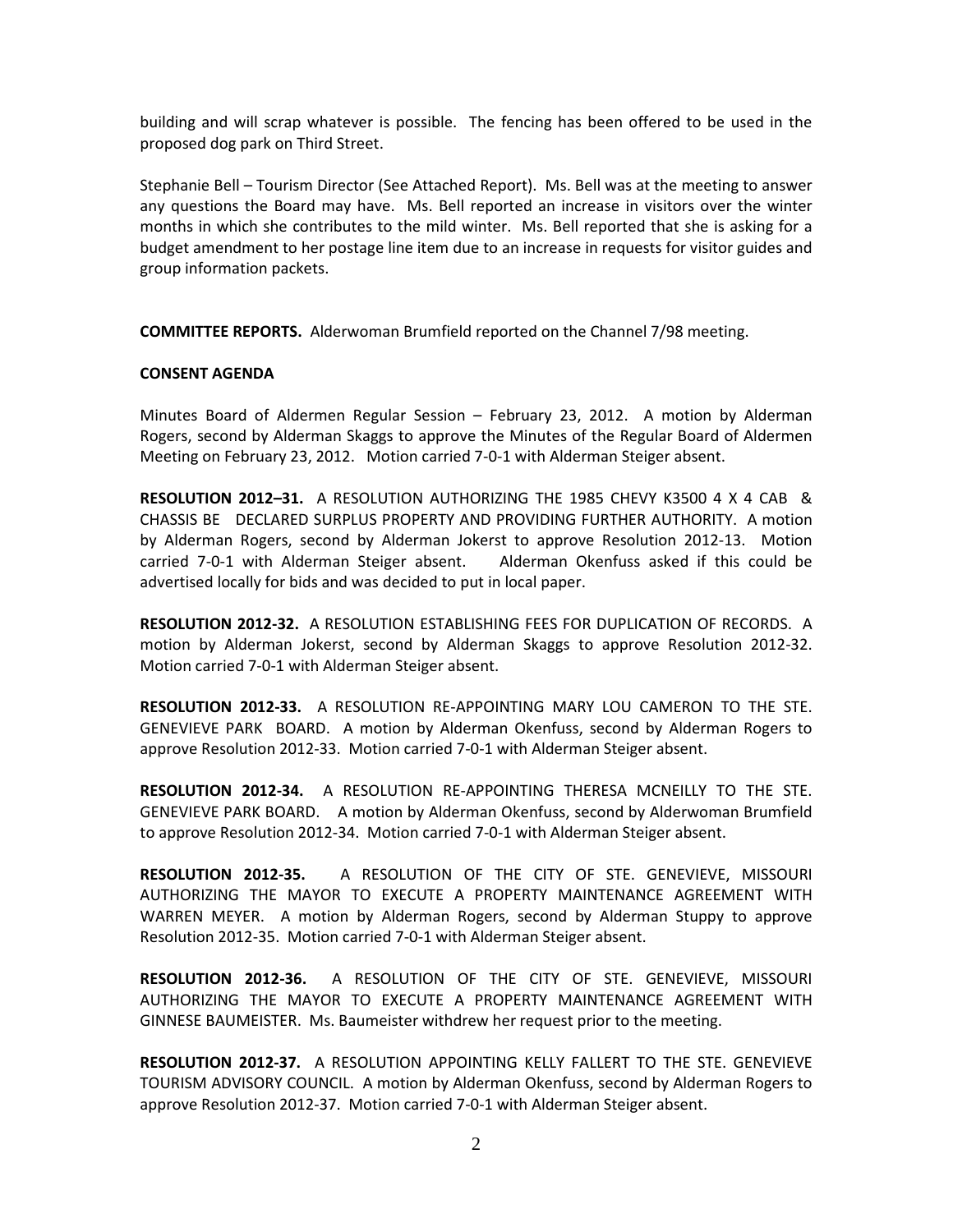RESOLUTION 2012-38. A RESOLUTION APPOINTING ROBERT MUELLER TO THE STE. GENEVIEVE TOURISM ADVISORY COUNCIL. A motion by Alderman Okenfuss, second by Alderman Rogers to approve Resolution 2012-38. Motion carried 7-0-1 with Alderman Steiger absent.

RESOLUTION 2012-39. A RESOLUTION APPOINTING JAN BRANS TO THE STE. GENEVIEVE TOURISM ADVISORY COUNCIL. A motion by Alderman Rogers, second by Alderwoman Brumfield to approve Resolution 2012-39. Motion carried 7-0-1 with Alderman Steiger absent.

RESOLUTION 2012-40. A RESOLUTION APPOINTING BETH CALDWELL TO THE STE. GENEVIEVE TOURISM ADVISORY COUNCIL. A motion by Alderman Rogers, second by Alderman Okenfuss to approve Resolution 2012-40. Motion carried 7-0-1 with Alderman Steiger absent.

RESOLUTION 2012-41. A RESOLUTION APPOINTING STEPHANIE GREMMINGER TO THE STE. GENEVIEVE TOURISM ADVISORY COUNCIL. A motion by Alderwoman Brumfield, second by Alderman Jokerst to approve Resolution 2012-41. Motion carried 7-0-1 with Alderman Steiger absent.

# OLD BUSINESS.

BILL NO. 3845. AN ORDINANCE AUTHORIZING THE MAYOR TO ENTER INTO AN AGREEMENT BETWEEN THE CITY OF STE. GENEVIEVE AND THE STE. GENEVIEVE COMMUNITY ACCESS TELEVISION BOARD (CHANNEL 7/98).  $2^{nd}$  Reading. A motion by Alderwoman Brumfield, second by Alderman Skaggs, Bill No. 3845 was placed on its second and final reading, read by title only, considered and passed by a roll call vote as follows: Ayes: Alderman Skaggs, Alderman Rogers, Alderman Stuppy, Alderman Jokerst, Alderman Ross, Alderman Okenfuss and Alderwoman Brumfield. Nays: None Motion carried 7-0-1 with Alderman Steiger absent. Thereupon Bill No. 3845 was declared Ordinance No. 3783 signed by the Mayor and attested by the City Clerk.

BILL NO. 3846 AN ORDINANCE OF THE CITY OF STE. GENEVIEVE, MISSOURI AUTHORIZING THE MAYOR TO ENTER INTO AN AGREEMENT BETWEEN THE CITY OF STE. GENEVIEVE AND THE STE. GENEVIEVE MUNICIPAL BAND. 2nd Reading. A motion by Alderman Rogers, second by Alderman Stuppy, Bill No. 3846 was placed on its second and final reading, read by title only, considered and passed by a roll call vote as follows: Ayes: Alderman Skaggs, Alderman Rogers, Alderman Stuppy, Alderman Jokerst, Alderman Ross, Alderman Okenfuss and Alderwoman Brumfield. Nays: None Motion carried 7-0-1 with Alderman Steiger absent. Thereupon Bill No. 3846 was declared Ordinance No. 3784 signed by the Mayor and attested by the City Clerk.

BILL NO. 3847. AN ORDINANCE AUTHORIZING THE MAYOR TO ENTER INTO AN AGREEMENT BETWEEN THE CITY OF STE. GENEVIEVE AND STE. GENEVIEVE COUNTY TO ASSIST IN THE FUNDING AND COOPERATION OF THE STE. GENEVIEVE COUNTY RECYCLING CENTER. 2<sup>nd</sup> Reading. A motion by Alderman Skaggs, second by Alderman Stuppy, Bill No. 3847 was placed on its second and final reading, read by title only, considered and passed by a roll call vote as follows: Ayes: Alderman Skaggs, Alderman Rogers, Alderman Stuppy, Alderman Jokerst, Alderman Ross, Alderman Okenfuss and Alderwoman Brumfield. Nays: None Motion carried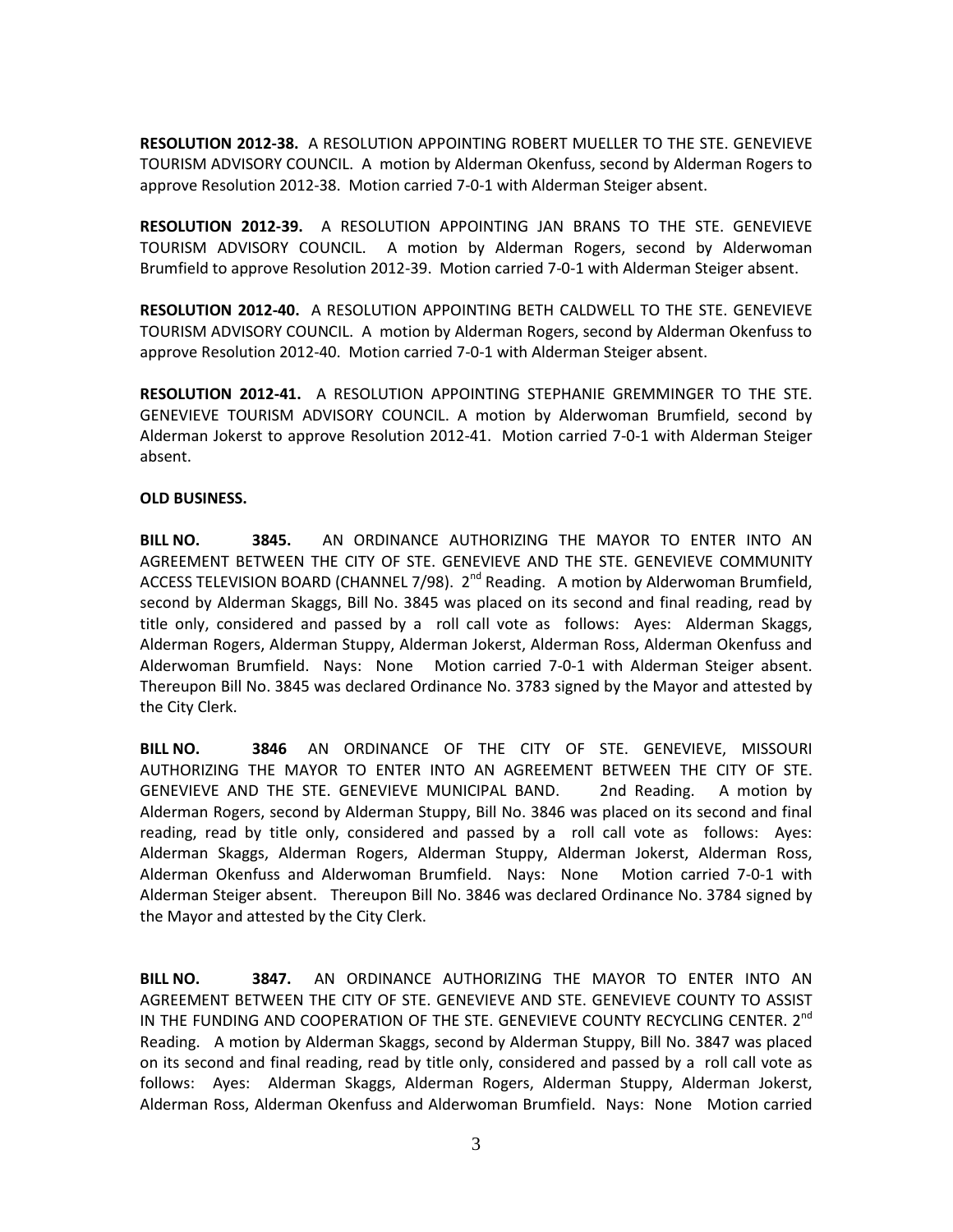7-0-1 with Alderman Steiger absent. Thereupon Bill No. 3847 was declared Ordinance No. 3785 signed by the Mayor and attested by the City Clerk.

BILL NO. 3848 AN ORDINANCE AUTHORIZING THE MAYOR TO ENTER INTO AN AGREEMENT BETWEEN THE CITY OF STE. GENEVIEVE AND STE. GENEVIEVE COUNTY REGARDING 911 DISPATCHING SERVICES FOR THE CALENDAR YEAR 2012. 2nd Reading. A motion by Alderman Rogers, second by Alderman Ross, Bill No. 3848 was placed on its second and final reading, read by title only, considered and passed by a roll call vote as follows: Ayes: Alderman Skaggs, Alderman Rogers, Alderman Stuppy, Alderman Jokerst, Alderman Ross, Alderman Okenfuss and Alderwoman Brumfield. Nays: None Motion carried 7-0-1 with Alderman Steiger absent. Thereupon Bill No. 3848 was declared Ordinance No. 3786 signed by the Mayor and attested by the City Clerk.

# NEW BUSINESS.

BILL NO. **3849.** AN ORDINANCE APPROVING A BUDGET AMENDMENT TO THE CITY OF STE. GENEVIEVE FISCAL YEAR 2012 BUDGET RELATING TO THE GENERAL FUND #010. 1<sup>ST</sup> READING. A motion by Alderman Rogers, second by Alderman Okenfuss, Bill No. 3849was placed on its first reading, read by title only, considered and passed with a 7-0-1 vote of the Board of Aldermen with Alderman Steiger absent.

BILL NO. 3850. AN ORDINANCE APPROVING THE PURCHASE OF A USED KUBOTA ZERO TURN LAWN MOWER FROM RIPPEE'S, IN FARMINGTON, MISSOURI IN AN AMOUNT NOT TO EXCEED \$8,900.00 FOR THE WATER DEPARTMENT.  $1^{ST}$  READING. A motion by Alderman Rogers, second by Alderman Okenfuss, Bill No. 3850 was placed on its first reading, read by title only, considered and passed with a 6-1-1 vote of the Board of Aldermen with Alderman Stuppy voting no and Alderman Steiger absent. (Discussion occurred on getting some type of warranty upon purchase of the tractor. Terry will ask and have the information available at the next meeting.)

PUBLIC COMMENTS - Mr. Don Schremp, 373 S. Fourth Street, addressed the Mayor and Board of Alderman asking what progress has been made following two work sessions between the Board of Alderman and the Landmarks Commission. Mr. Shremp stated that he's just concerned that no progress will be made if both parties what for the other one to do something. Mayor Greminger responded that he will make it a point to see that landmarks addresses the list that has been compiled.

#### OTHER BUSINESS.

Street Closure request from Master Gardeners, Inc. A motion by Alderman Jokerst, second by Alderman Stuppy to approve the request for the Road Closure from Master Gardeners. Motion carried 7-0-1 with Alderman Steiger absent.

#### MAYOR/BOARD OF ALDERMEN COMMUNICATION. None.

EXECUTIVE/CLOSED SESSION. Not needed.